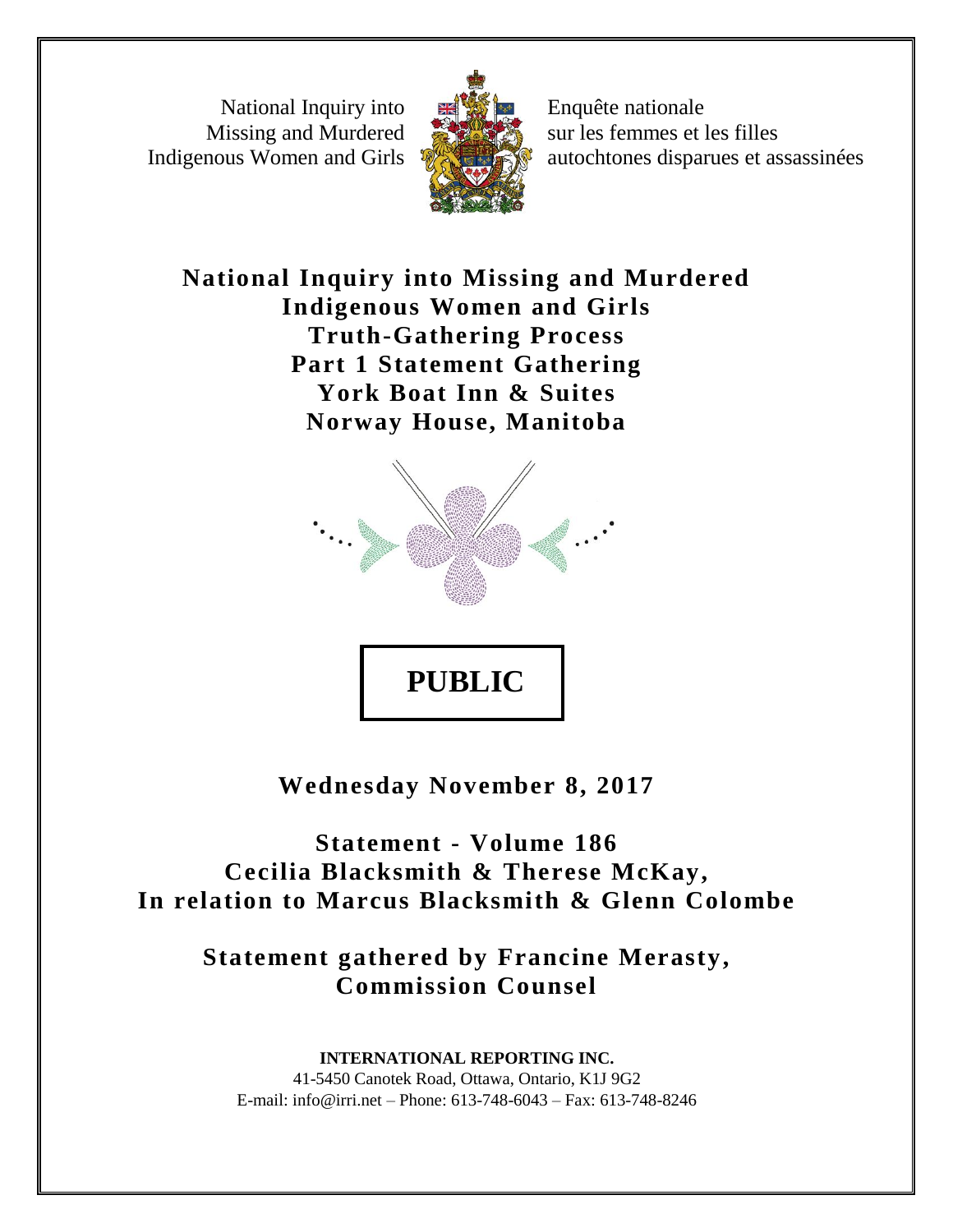#### **NOTE**

**II**

Francine Merasty, Commission Counsel, listened back to the original source recording of this testimony and amended the official transcript by adding in passages spoken by the witnesses in Cree. All amendments are set off with square brackets [ ]. Ms. Merasty made these amendments on November 1, 2018 in Toronto, Ontario.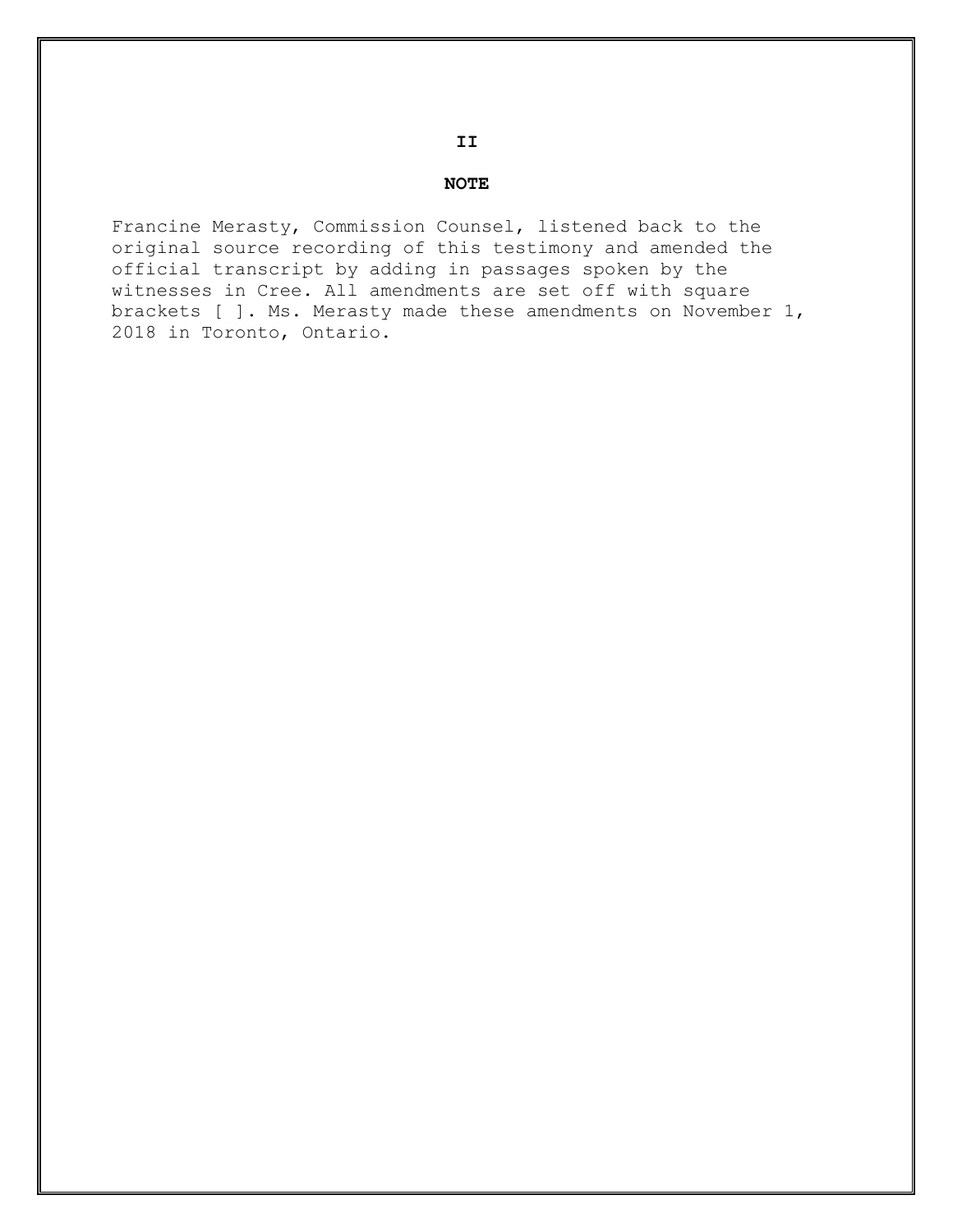## **III**

## **TABLE OF CONTENTS**

| Statement Volume 186<br>November 8, 2017          |             |
|---------------------------------------------------|-------------|
| Witnesses: Cecilia Blacksmith & Therese McKay     | <b>PAGE</b> |
| Testimony of Cecilia Blacksmith & Therese McKay 1 |             |
| Reporter's Certification 15                       |             |

# **Statement Gatherer: Francine Merasty**

**Documents provided with oral testimony: none.**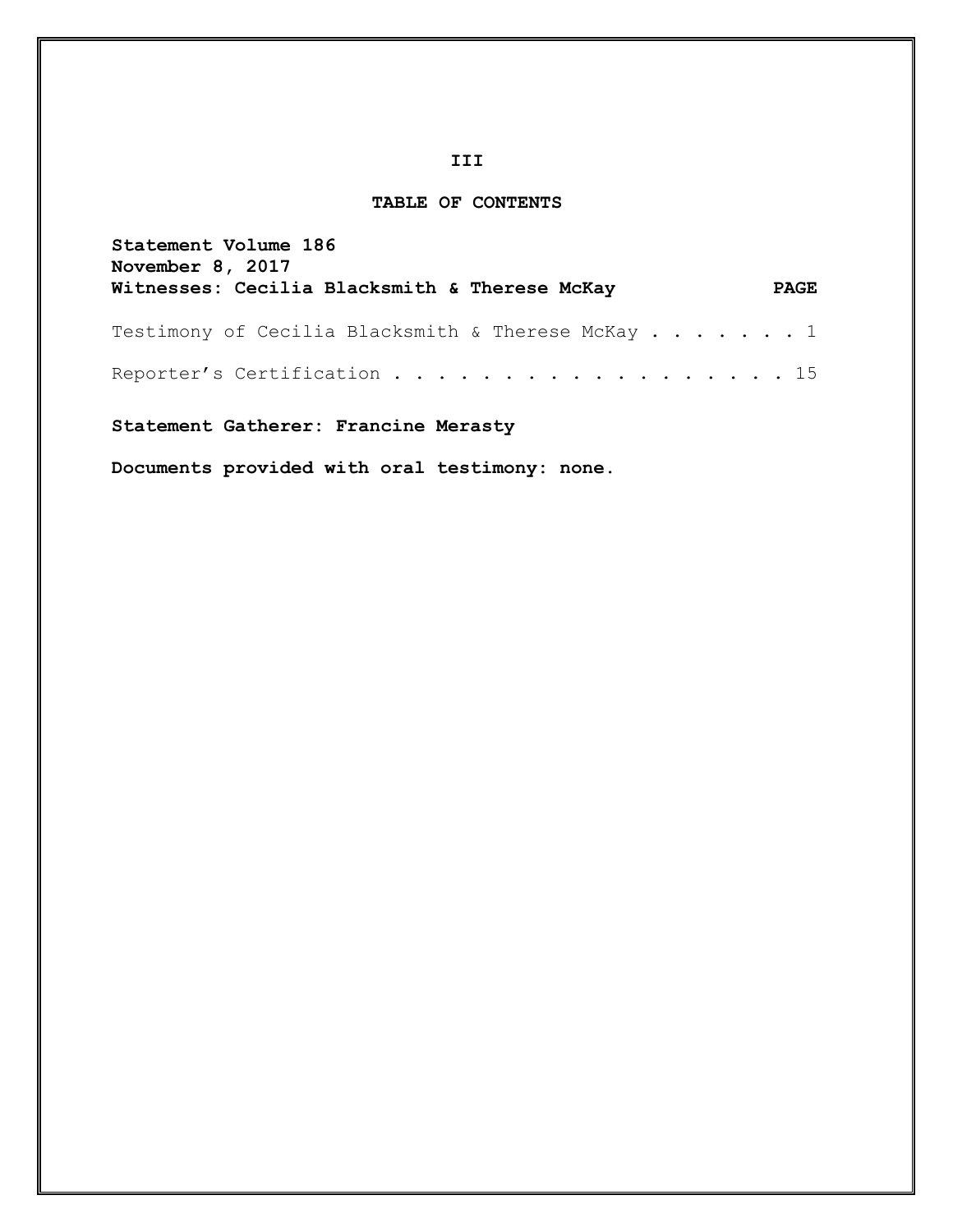**Statement –Public 1 Cecilia Blacksmith & Therese McKay (Marcus Blacksmith & Glenn Colombe)**

1 Norway House, Manitoba --- Upon commencing on Wednesday, November 8, 2017 at 14:45 **MS. FRANCINE MERASTY:** This is Francine Merasty with the National Inquiry into Missing and Murdered Indigenous Women and Girls, speaking on the record with --- **MS. CECILIA BLACKSMITH**: Cecilia Blacksmith, Cross Lake, Manitoba. **MS**. **THERESE MCKAY**: Therese McKay (phon), Cross Lake. **MS. FRANCINE MERASTY:** And, we're in Norway House, and the date is November 8, 2017. And, it's 2:45 p.m. Cecilia Blacksmith, Therese McKay, you are here to voluntarily give your statement in the matter of Marcus Blacksmith, and Glenn Colombe. Your statement will be audio recorded today. And, you've also allowed us to videotape your statement. Can you please confirm that you agree with this? **MS. THERESE MCKAY:** Yes. **MS. CECILIA BLACKSMITH**: Yes. **MS. FRANCINE MERASTY:** Okay. So, what do you want to share with the Commissioners today? So, you can just start wherever you want to start. **MS. CECILIA BLACKSMITH**: Okay. I want to share my experience in the murder of my son, Marcus Neil Blacksmith. I lost my son to homicide on February 11,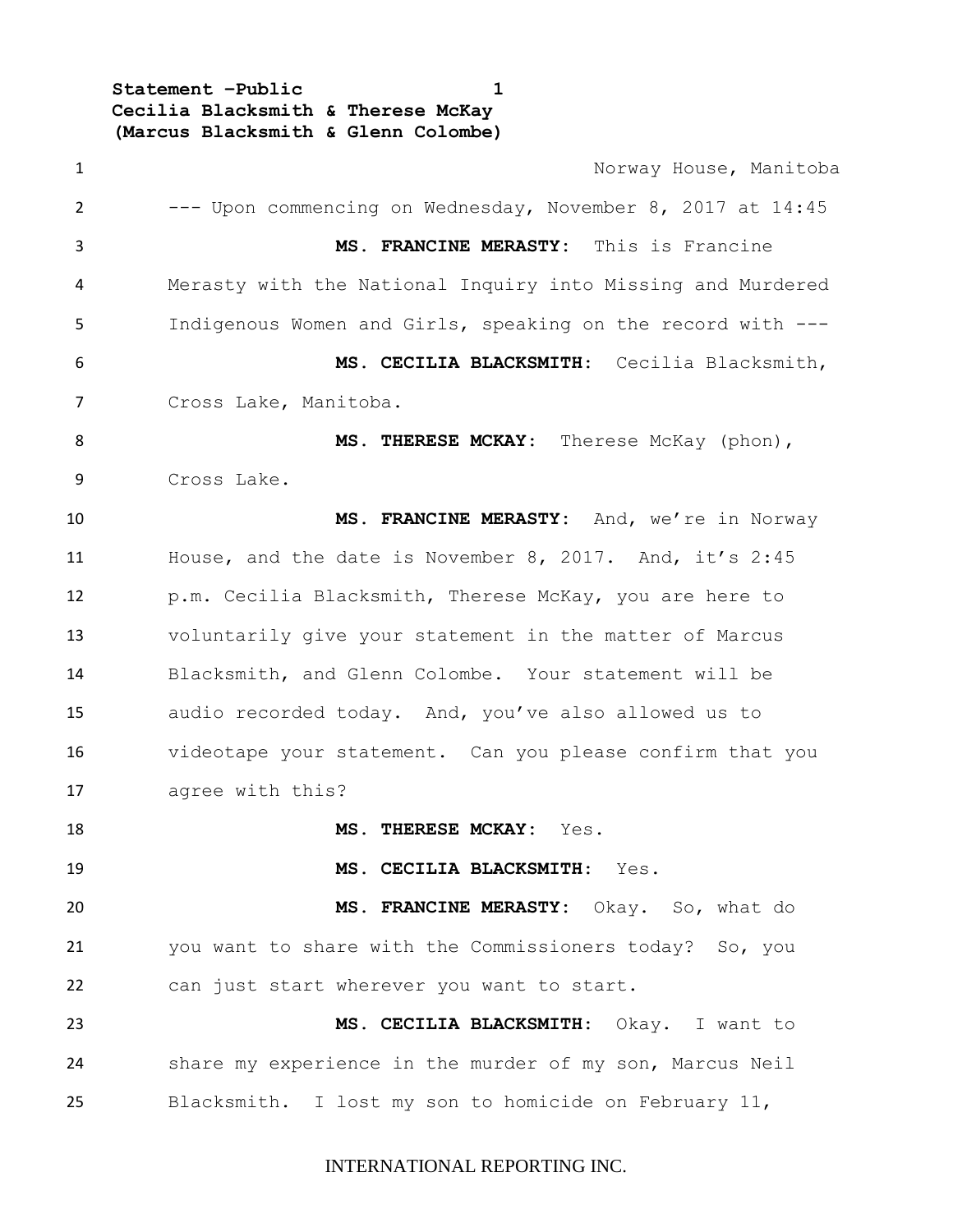**Statement –Public 2 Cecilia Blacksmith & Therese McKay (Marcus Blacksmith & Glenn Colombe)**

 2014. He is the youngest of my children. He was the baby of the family. And, he was only 19 years old.

 I'm going to go a little bit on the background on Marcus. When he was 16 years old, he became a Cross Lake firefighter when he was 16 years old, up to where he got murdered. And, Marcus came from a good home. His dad worked for [Company] for almost 40 years. And me, I'm a teacher for 20 years now. And, Marcus was a well, well behaved boy.

 He was a well-known boy in our community because of his firefighting. And, he had lots of good friends. And, he was very, very active in the community, and around his friends. And, he loved firefighting, through his dad. My husband is also a firefighter. And, my other son is also a firefighter.

16 And, my husband and my other son, they always compete on firefighting competitions. And, that's the reason my late son liked firefighting. He liked to watch his dad compete, his brother compete, and he wanted to be like them. And then in 2013 the Cross Lake Firefighters ask every year, they always go and compete in Winnipeg for firefighting competition. And, in July 2013, they asked Marcus if he wants to join them in this competition. And, he agreed right away.

So, they went to Winnipeg, 800 kilometres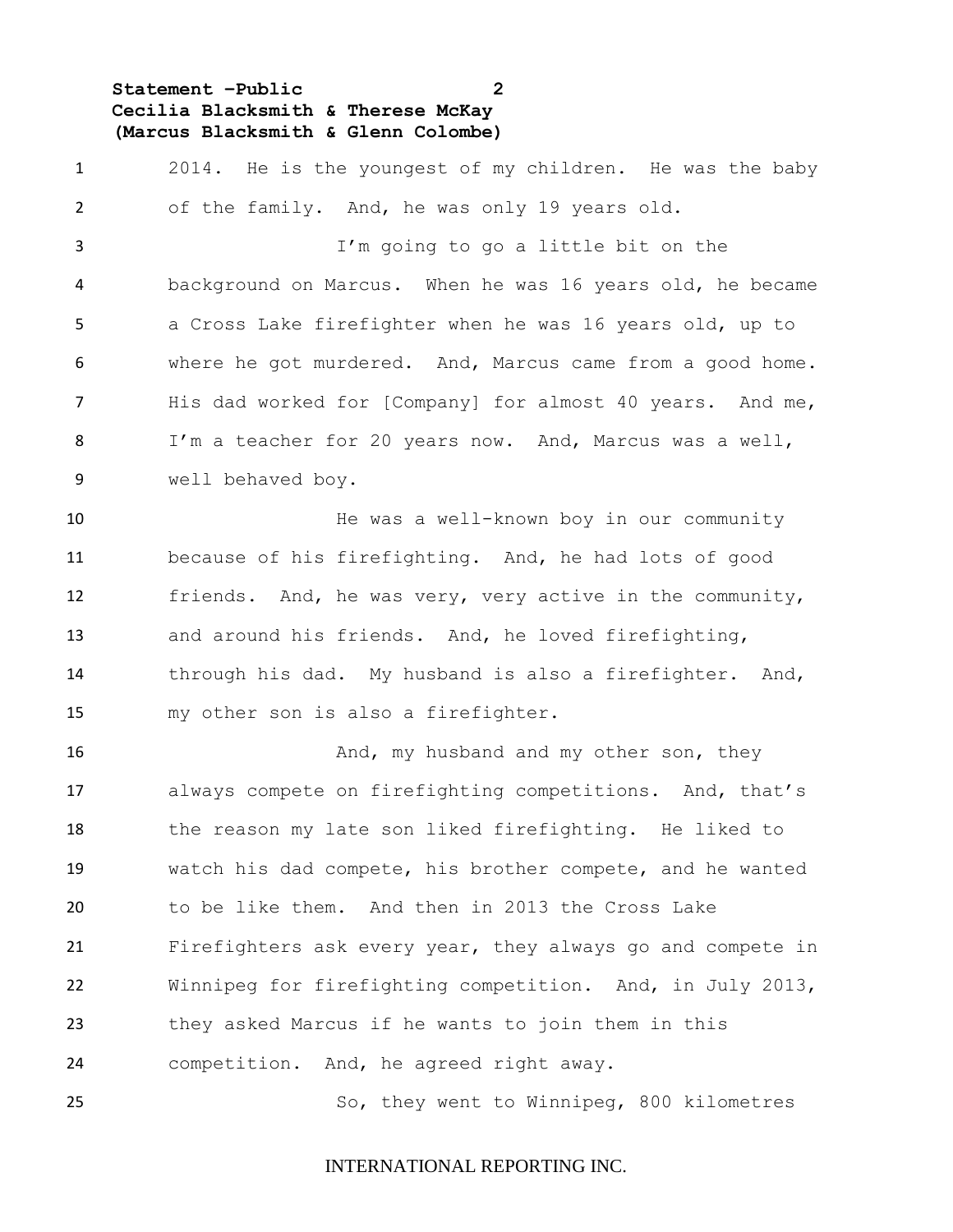**Statement –Public 3 Cecilia Blacksmith & Therese McKay (Marcus Blacksmith & Glenn Colombe)**

 away from my home. So, they went to Winnipeg to compete. And, apparently they won, of all the Manitoba. And, it's called the Regional Firefighters Competition. And, the Cross Lake team won. My husband was there, and my two sons. So, they won the firefighting competition. And then that night, I guess, they went to go celebrate. And then my late son, Marcus, met a girl. That's July 2013. He met a girl in Winnipeg that time. And, I guess he fell in love. Love at first sight, I would say. And, he was only 19 years old that time. He didn't even have a girlfriend yet, when he went to Winnipeg that time for that competition.

13 And so, he met this girl. And then throughout the year it became serious. He fell in love with her right away. And then he started visiting her in Winnipeg. And then, in January, end of January, me and my husband dropped Marcus off. January of 2013, in Winnipeg. We were on our way to Brandon to go visit our daughter. So, we dropped him off in Winnipeg to go visit his girlfriend. And then we told him that we will pick him up on our way back.

 And then on our way back we texted him that we are on our way to pick him up. And then he texted back and he said he decided to stay with his girlfriend. And then we thought it was okay, so we let him. And so, that's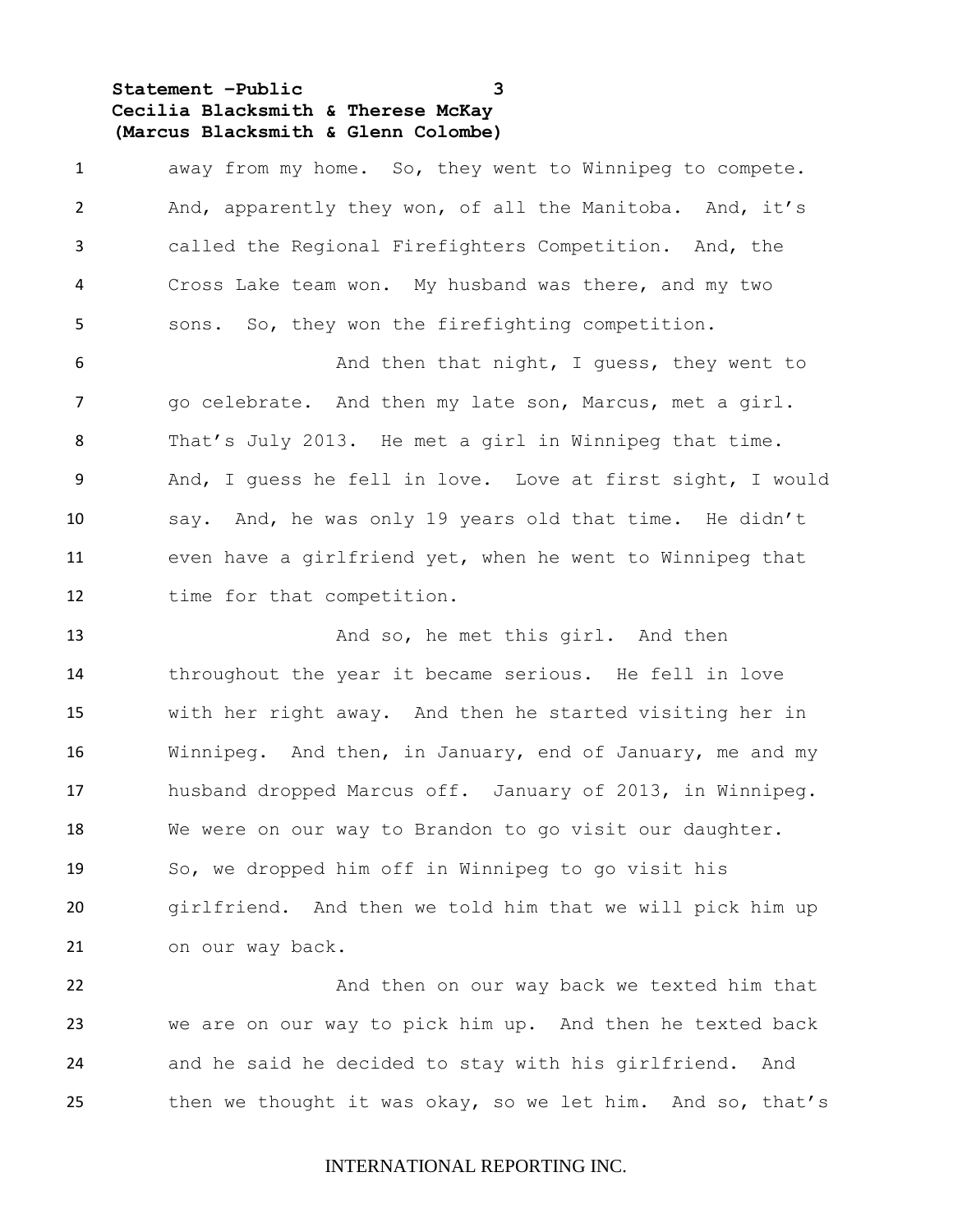**Statement –Public 4 Cecilia Blacksmith & Therese McKay (Marcus Blacksmith & Glenn Colombe)**

1 the last time we saw him alive, that time we dropped him off end of January.

3 And then he stayed. He stayed and then he called February 4 he called. He said, "I'm going to stay." He's supposed to come home that time, and he called again at home and he said, "I'm going to stay, but I'll be home 7 on the  $20^{th}$ , February  $20^{th}$ ." We didn't -- you know, we accepted it. We didn't think of anything.

9 And then Sunday morning, February 9th, exactly at 8:45 a.m. I got a phone call. My phone rang, and I was home alone. And then I got a phone call that my son was stabbed, and he's in Health Science Centre ICU. And then I almost went and see, you know? I didn't know what was his condition, and if it's serious, or -- I know it was serious. They said he was in ICU. And then I called my husband right away to come home. And then I just packed and packed right away.

18 By 11:00 a.m. we were on the road, 800 kilometres away. We were on the road to Winnipeg. My mom was with me, and my other sister. And, by Ashern we had another call. They were, you know, preparing us what to expect when we get there.

23 So, we got to Winnipeg. We went straight to the hospital. We went straight to the ICU. We didn't expect what -- you know, to see him like that, in life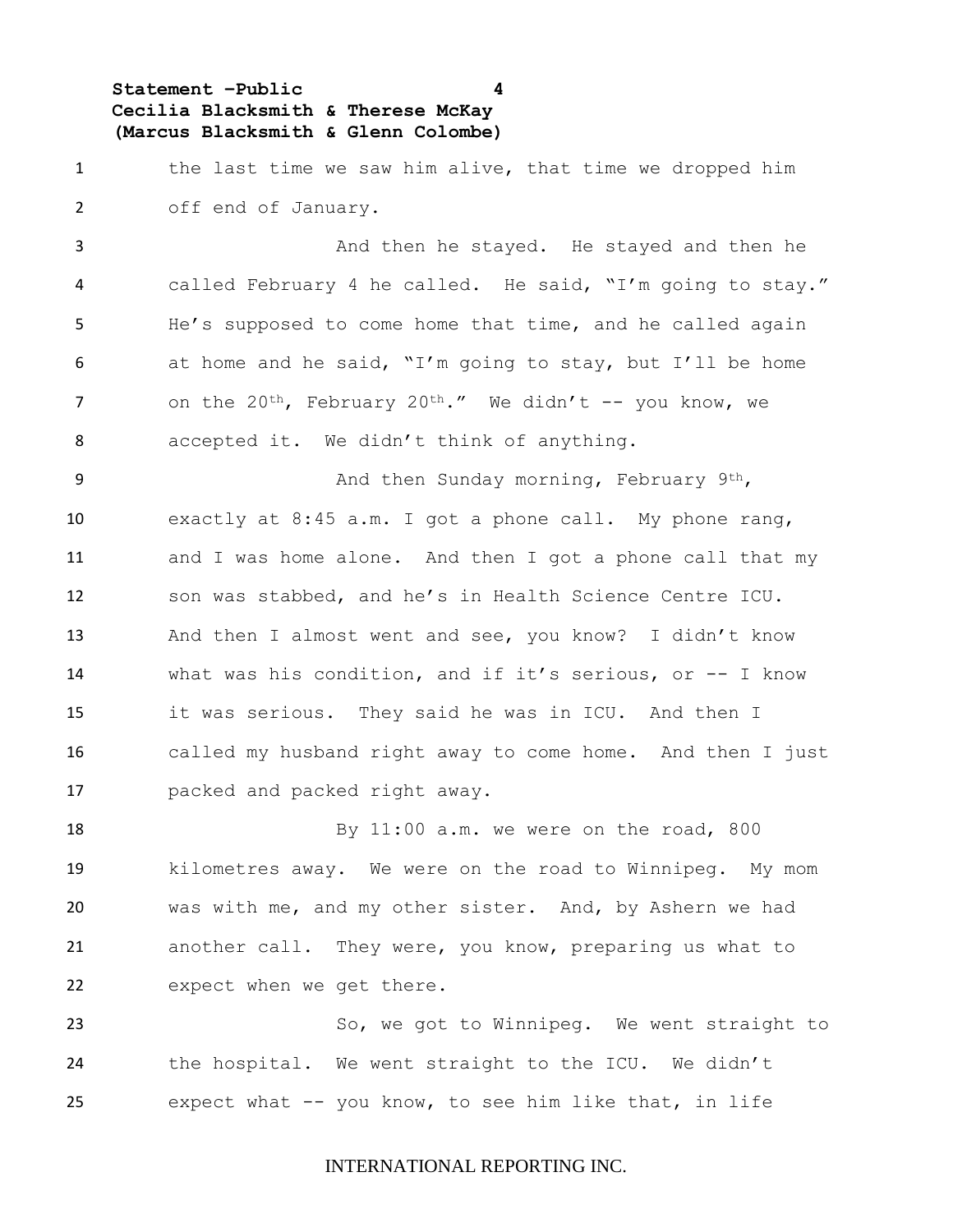**Statement –Public 5 Cecilia Blacksmith & Therese McKay (Marcus Blacksmith & Glenn Colombe)**

 support, fighting for his life. And, not once did he knew that we were there with him. He was unconscious. He was on life support.

 He fought for his life for two days. He died February 11, 2014. And, I am trying to remember but, it's only a little bit of vivid memories that I have during 7 that time, when I lost him. And, the only vivid memory that I have is during the time of court. That's the only vivid memory that I have.

 So, I guess that's the only thing I can talk about, is how my son's case was handled. The accused was caught right away that night, when he stabbed my son. He was caught right away. And, he's been in jail since then.

 So, we started our court in 2015. In April 2015 the court started. And, it ended in November 2016. Sporadic dates, we would go to Winnipeg for the court. 17 And, in November 4, to be exact, of 2016, that's where they sentence my son's killer. And, you know, we just met that 19 guy that night, so -- I don't know.

20 So, it's been three years, and I've been, you know, reading news, watching news, about these missing and murdered Indigenous people, men and women. And, I'm, you know, interested in helping out, you know, giving comfort. You know, my fellow grieving mothers the comfort 25 that they need, the support that they need.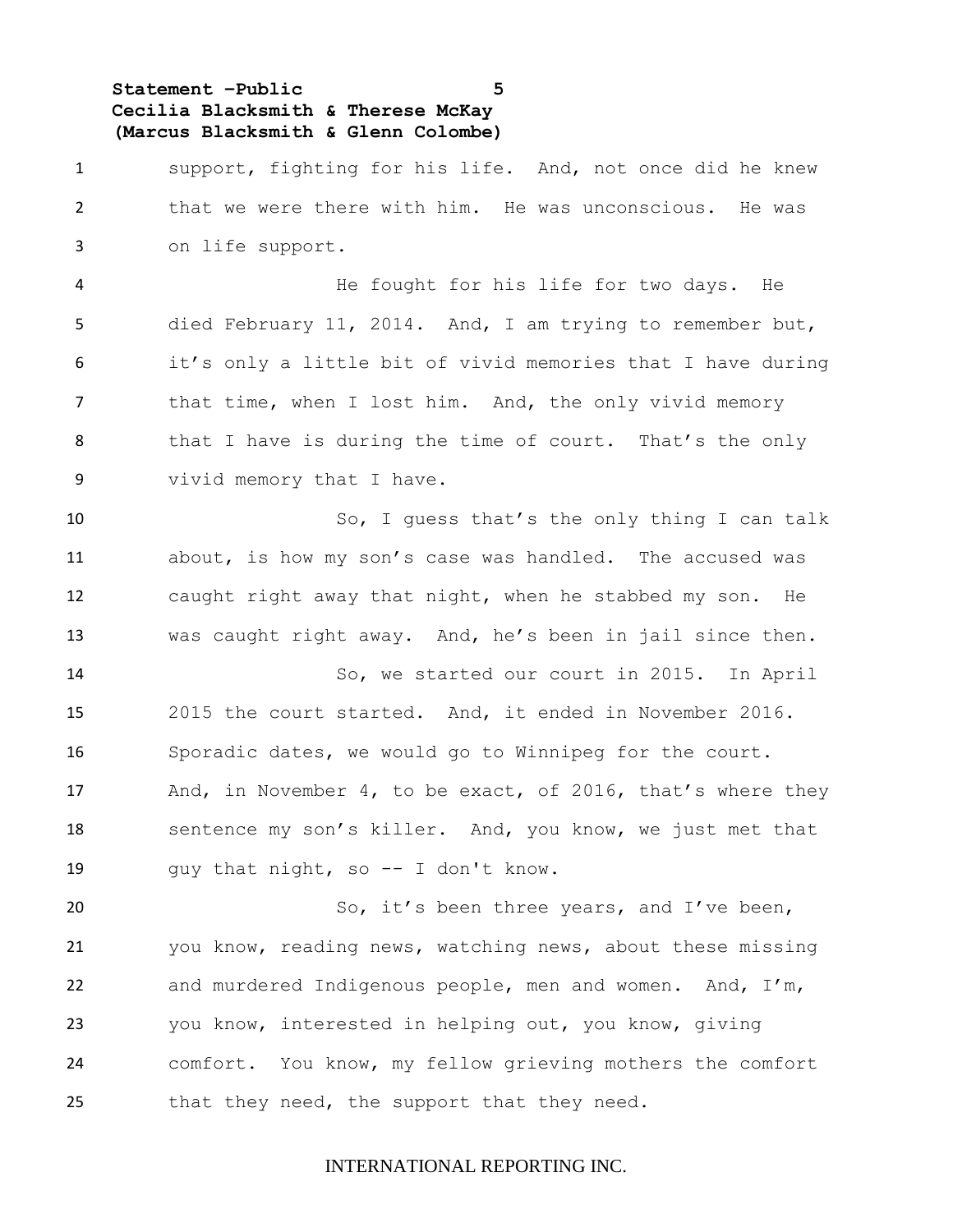**Statement –Public 6 Cecilia Blacksmith & Therese McKay (Marcus Blacksmith & Glenn Colombe)**

1 But, one thing, it's hard to see that missing and murdered men are -- you know, they don't have any solid support. And, that's one thing I want to, you know, recommend for missing and murdered women and men to be together, to combine, because I know lots of missing and murdered men are out in northern Manitoba. And, I wish and hope some day that they will get justice, you know, and 8 find their missing loved ones. 9 And, I'm -- you know, at the present time I'm trying to help my community find their missing men. We have two missing men for over 25 years already. And, I am trying to, you know, get that support for these missing me in our community. **MS. FRANCINE MERASTY:** I want to ask a question. So, how did you, I guess, receive, or what kind of help did you access? **MS. CECILIA BLACKSMITH**: To be honest with you, the most help that I got was from my husband. He gave me, you know, this total support, you know, to comfort me. And, he is still. And, also the God. I don't know, he gave me this, you know, these visions, these scriptures to read. And, from these scriptures I understand it from what I went through. And, my husband is my strong supporter. We never had counselling. There's nothing in my community like that. We never had counselling.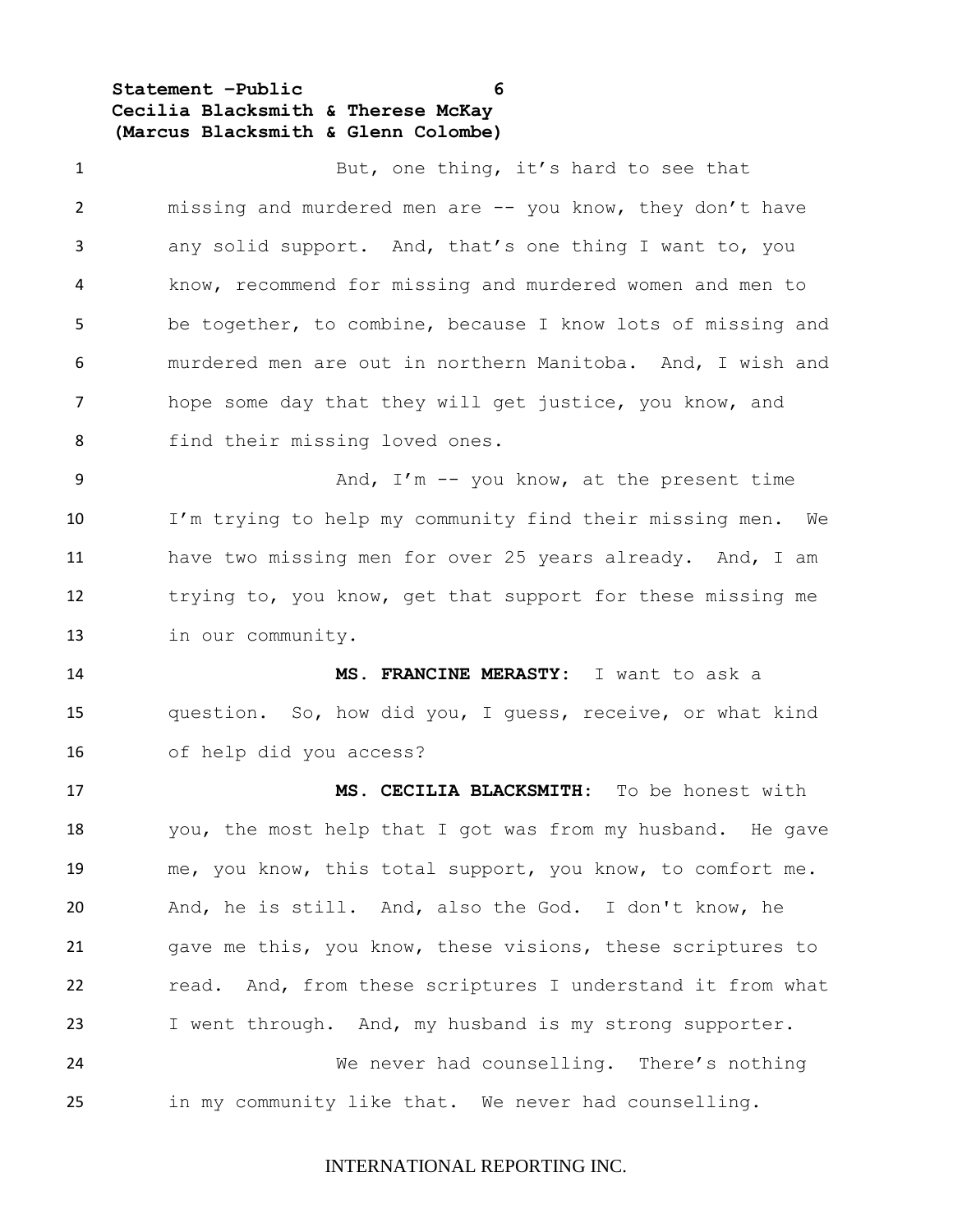**Statement –Public 7 Cecilia Blacksmith & Therese McKay (Marcus Blacksmith & Glenn Colombe)**

 **MS. FRANCINE MERASTY:** Do you think that's something that would be beneficial for you? **MS. CECILIA BLACKSMITH**: Oh yes, oh yes. I would like to see mental health counselling, you know, in my community. So, my children, my grandchildren, they kept me going. 7 and, we also put recognition on Mark, on behalf of Marcus. Like, we have floor hockey. He loved floor hockey. So, we named a floor hockey tournament after him. And, this year we're going to devote a scholarship for a (indiscernible) graduate. So, we're going to give out a scholarship on behalf of Marcus. And, what else did we do? Because, you know, when you do stuff in memory of your loved one, it helps you. It heals you. You feel good; you know? And, even his grave, you know, you go 17 there, and if you sit, it's just that I don't want to -- and then I feel for the missing that are not found. That must be hard, eh? So, when you do this stuff, when you help people? Because I help a lot of people in Cross Lake. And, when you do stuff in memory of your loved one, you feel good. I feel good. So, hopefully -- we are trying to start another search or this missing person for over 25 years.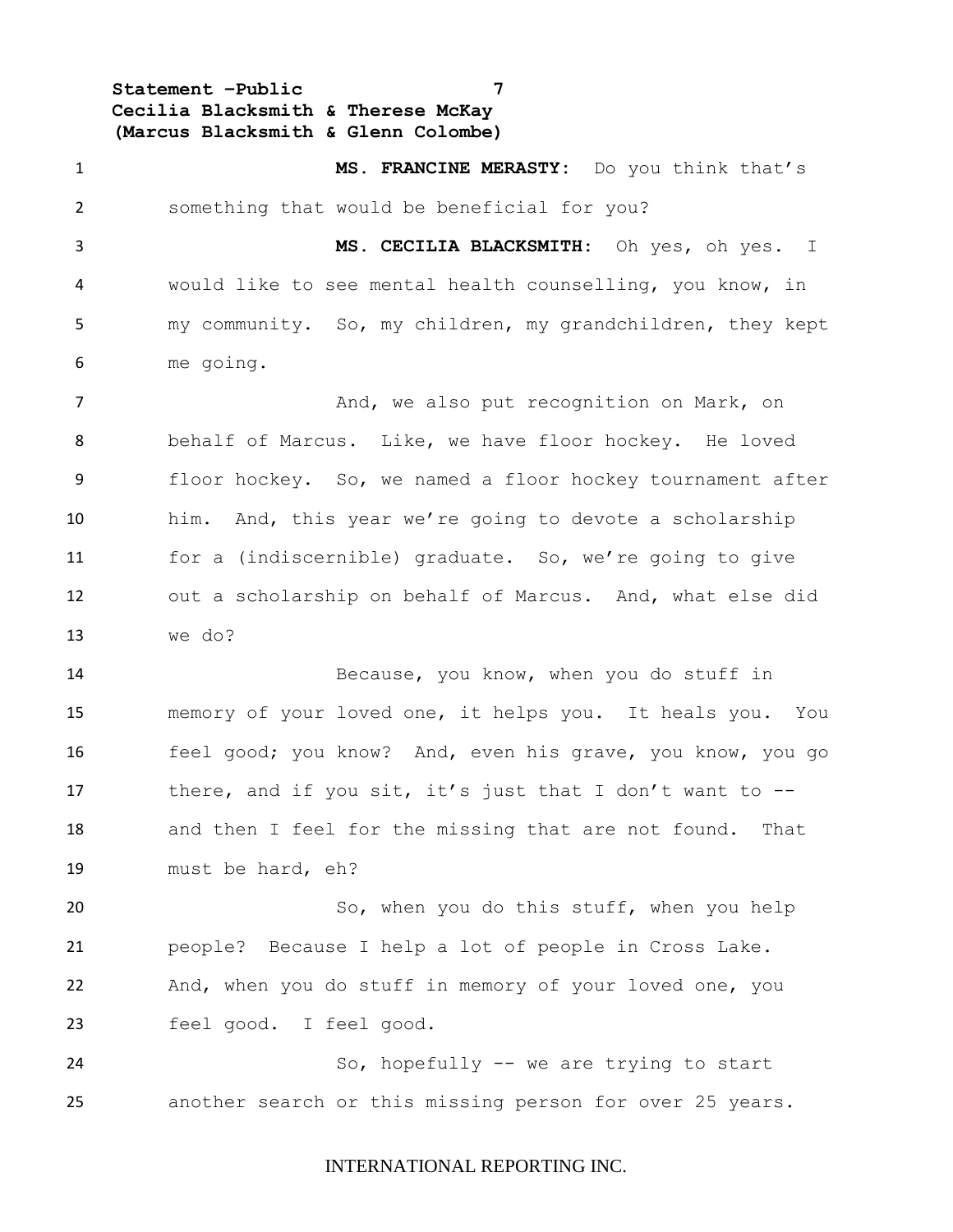**Statement –Public 8 Cecilia Blacksmith & Therese McKay (Marcus Blacksmith & Glenn Colombe)**

 So, we're trying to start another search this coming summer. And, what else did I want to say? You can't give up. You can't. Hope; you know? That's what keeps you going, hope. So, that's my experience, it's my Marcus. **MS. FRANCINE MERASTY:** Would you like to make any recommendations to the National Inquiry? **MS. CECILIA BLACKSMITH**: When I see on Facebook, I'm on Facebook, and I'm a Facebook friend to Bernice Catcheway (phon), Lydia, all these women that are searching for their daughters. I always, you know, mention can we get our own investigators? We need our own investigators. Somebody that we can trust. That's what kept coming on my mind. And, now, when I read about these missing and murdered, it's hire, hire investigators. And, don't give up searching. Keep voicing, keep that voice coming, you know, the strong voice. **MS. FRANCINE MERASTY:** Okay. Do you feel 19 that you've been heard? **MS. CECILIA BLACKSMITH**: I did. I did. But, in my third year I'm at peace after the sentencing. I'm at peace. Not totally healed, but my heart is --- **MS. FRANCINE MERASTY:** So, how much time did 24 the -- what was the sentence? **MS. CECILIA BLACKSMITH**: Ten years.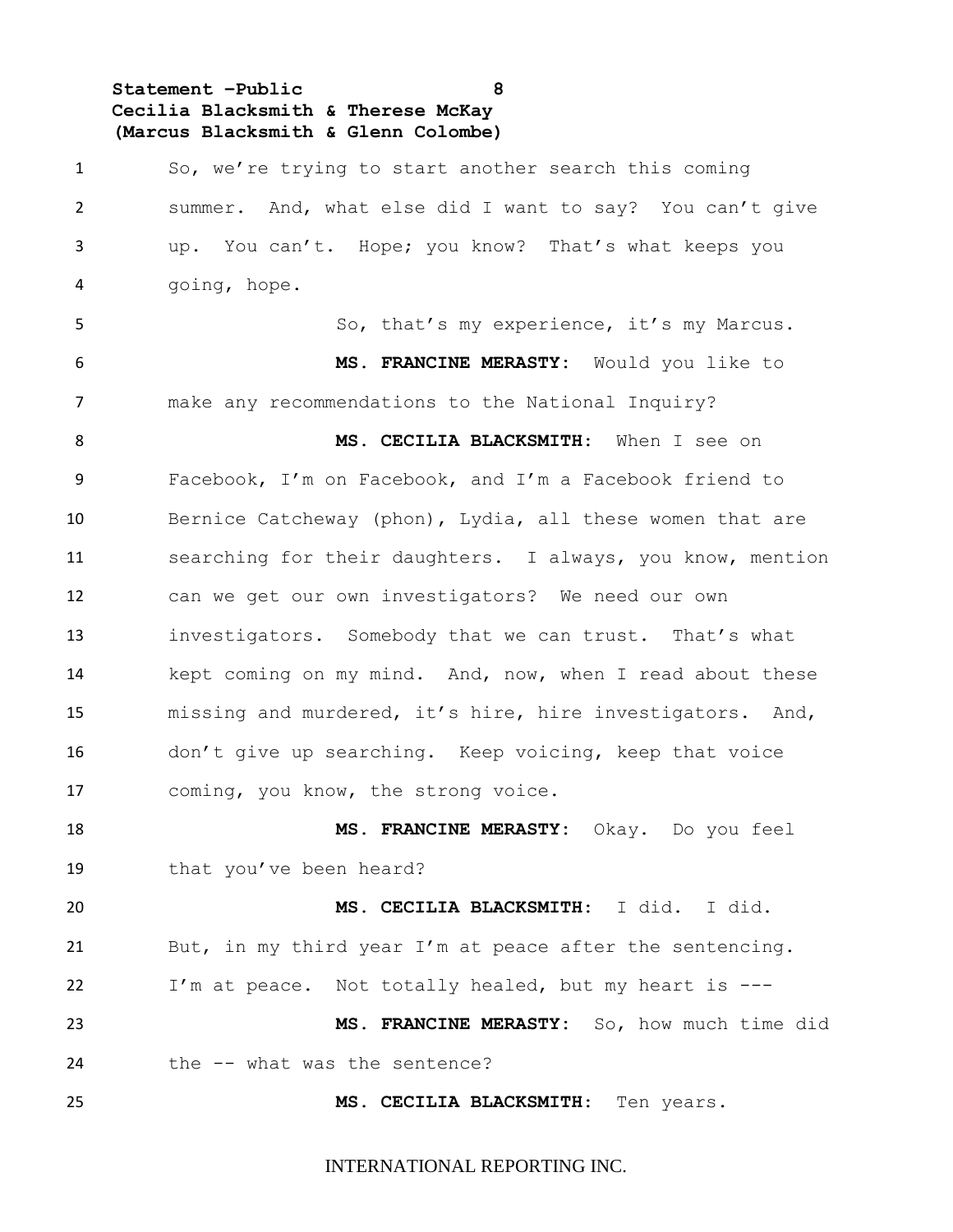**Statement –Public 9 Cecilia Blacksmith & Therese McKay (Marcus Blacksmith & Glenn Colombe)**

 **MS. FRANCINE MERASTY:** Okay. Do you want to take a break, or do you want to start speaking? (Speaking in Indigenous language). (IN CREE: are you going to speak?) **MS. THERESE MCKAY**: (Speaking in Indigenous language). [IN CREE: for a short time, yes.] **MS. CECILIA BLACKSMITH**: Can you hold this 7 for me, because I have one at home? **MS**. **FRANCINE MERASTY**: I'll just put it here for you. **MS**. **CECILIA BLACKSMITH**: Can I go now? Can I go take a break? **MS. FRANCINE MERASTY:** Okay. **MS. CECILIA BLACKSMITH**: But, you can talk to her. **MS. FRANCINE MERASTY:** Okay. Because I need 16 to ask her questions. Are you going to come back? **MS. CECILIA BLACKSMITH**: Mm-hmm. **MS. FRANCINE MERASTY:** Okay. Take a break then, and she can just (indiscernible) [IN CREE: and she can talk.] **MS. CECILIA BLACKSMITH**: Okay. **MS. FRANCINE MERASTY:** All right. (Speaking in Indigenous language). [IN CREE: What would you like to speak about?] **MS. THERESE MCKAY**: (Speaking in Indigenous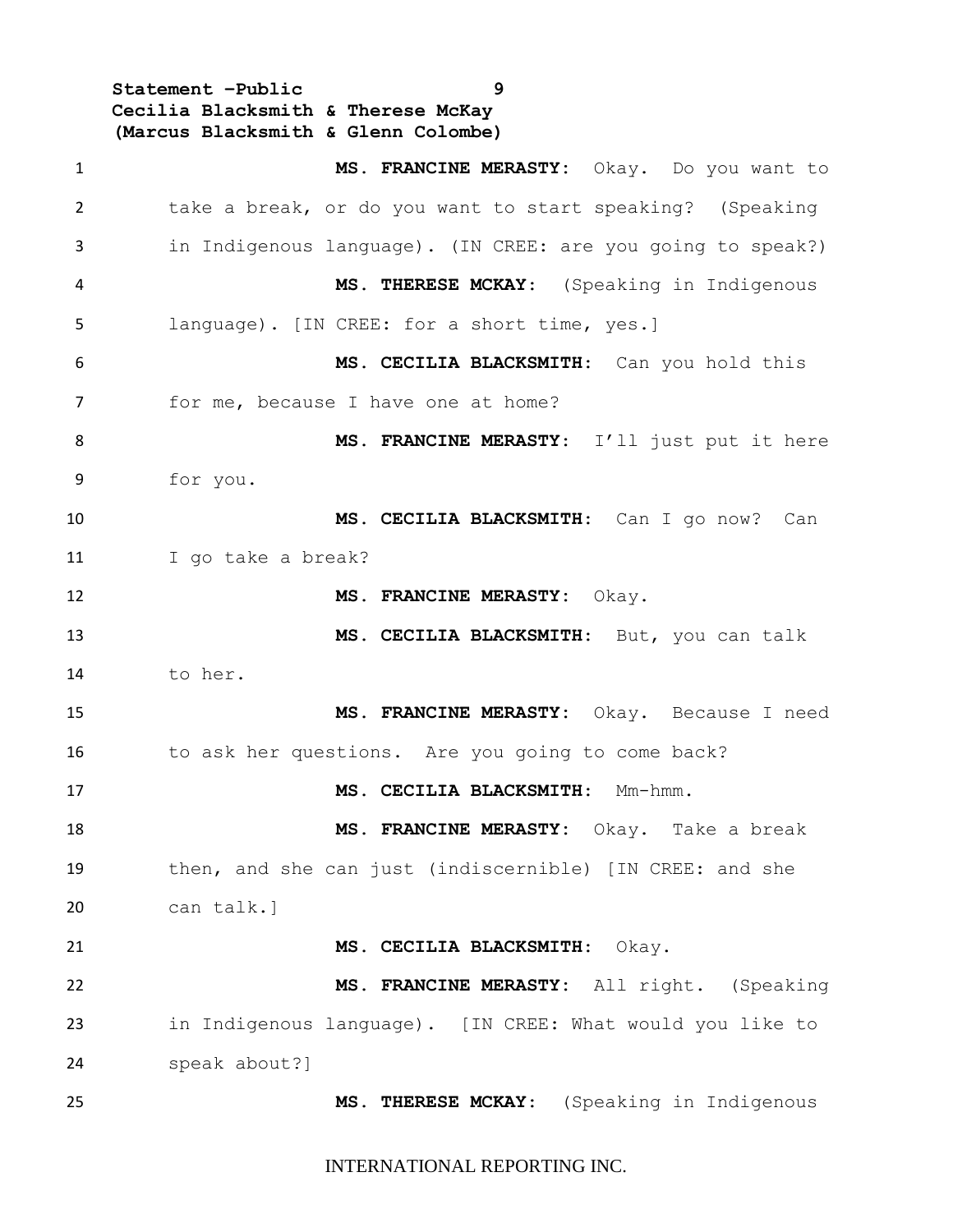**Statement –Public 10 Cecilia Blacksmith & Therese McKay (Marcus Blacksmith & Glenn Colombe)**

 language) -- 25 years. [IN CREE: This young man my nephew has been lost for over 25 years.] **MS. FRANCINE MERASTY:** Your nephew went missing 25 years? **MS. THERESE MCKAY**: Yes, my nephew, he went missing for 25 years. (Speaking in Indigenous language). [IN CREE: When he went missing they searched for him and they could not find him.] **MS. FRANCINE MERASTY:** So, they went looking for him, and they never find him? **MS. THERESE MCKAY**: He went in the bush. They didn't find him. They went looking in places away from Cross Lake. The road, you know, the highway. They couldn't find him. Even now, where is he, what happened to him? It's so hard. And, my brother, and his wife, it was 16 their son, they are already gone. They died. They were very, very -- they lost their son. And, my other -- my 18 grandson, her son, he was a very good boy. Very good boy. And then --- **MS. FRANCINE MERASTY:** What was his name? **MS. THERESE MCKAY**: You mean, Marcus? The other one? **MS. FRANCINE MERASTY:** Yes. **MS. THERESE MCKAY**: The other one, that was -- Glenn Colombe, that's my brother's son. I was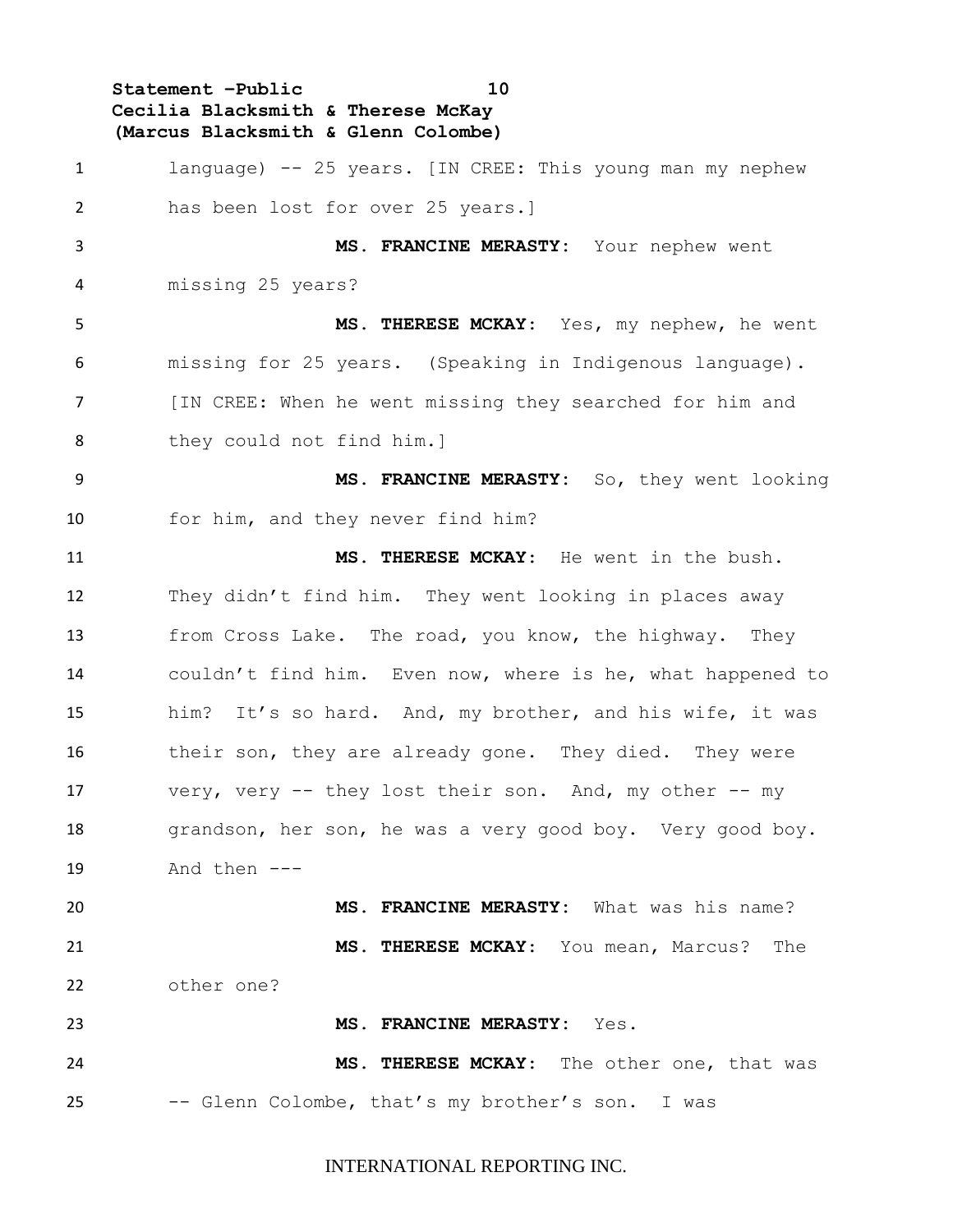**Statement –Public 11 Cecilia Blacksmith & Therese McKay (Marcus Blacksmith & Glenn Colombe)**

| $\mathbf{1}$ | mentioning Marcus, my daughter's boy. He was a very good    |
|--------------|-------------------------------------------------------------|
| 2            | boy. And then when he got in Winnipeg, what he got into,    |
| 3            | that's what got him, you know, killed. It didn't take       |
| 4            | long. So, we've been through this for so long. You know,    |
| 5            | Glenn went missing -- we don't know what happened to him.   |
| 6            | Nothing. Nothing to, you know $-$ we tried and find him,    |
| 7            | but we couldn't. I think of my brother and his wife, I      |
| 8            | tell them to call, and I tell them to call $-$ I quess they |
| 9            | were very $-$ because he was missing, they didn't know what |
| 10           | happened to him.                                            |
| 11           | MS. FRANCINE MERASTY: [IN CREE: Is that                     |
| 12           | all?                                                        |
| 13           | MS. THERESE MCKAY: Yes.                                     |
| 14           | MS. FRANCINE MERASTY: Do you want to make                   |
| 15           | recommendations?                                            |
| 16           | [IN CREE:                                                   |
| 17           | MS. THERESE MCKAY: What do you recommend?                   |
| 18           | MS. CECILIA BLACKSMITH: What do you mean?                   |
| 19           | MS. THERESE MCKAY: What do you think should                 |
| 20           | happen?                                                     |
| 21           | MS. CECILIA BLACKSMITH: In finding him?                     |
| 22           | MS. THERESE MCKAY: Yes.]                                    |
| 23           | MS. THERESE MCKAY: Well, try to, you know,                  |
| 24           | find $---$                                                  |
| 25           | MS. CECILIA BLACKSMITH: More investigation.                 |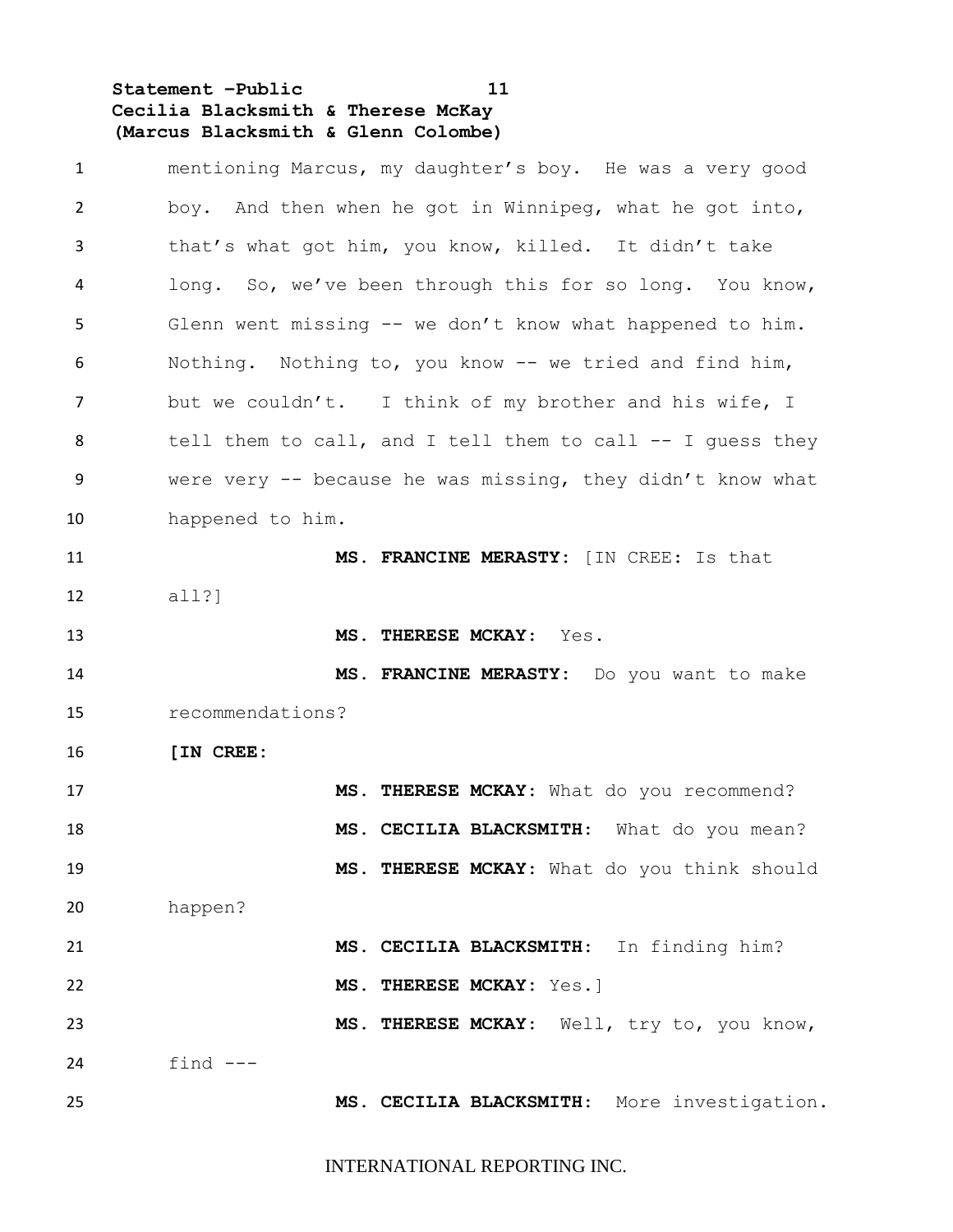**Statement –Public 12 Cecilia Blacksmith & Therese McKay (Marcus Blacksmith & Glenn Colombe) MS. THERESE MCKAY**: More investigation. **MS**. **CECILIA BLACKSMITH**: More ongoing. **MS. THERESE MCKAY**: Yes. I would love to know what happened, what happened to him. He's just gone, 5 and no one knows what was -- it was so many years, 25, 28. **MS. CECILIA BLACKSMITH:** It's going to be 28 7 years. It's going to be 28 years. **MS. FRANCINE MERASTY:** Is that was your brother? **MS. CECILIA BLACKSMITH:** My cousin. **MS. THERESE MCKAY**: I don't know. **MS. FRANCINE MERASTY:** Okay. Do you want to ask her what would make things better for future generations? **MS. CECILIA BLACKSMITH:** You know, this, generation, the world is so hard for them. And, I think 17 the two factors that are -- it's alcohol and drugs. I 18 guess, be more strict on the alcohol and drugs. That's the biggest factor of our missing and murdered. **MS. FRANCINE MERASTY:** Who are you recommending to be more strict with, the parents or the community? **MS. CECILIA BLACKSMITH:** Justice. The system. I know the fact they're trying really hard, but -- I don't know.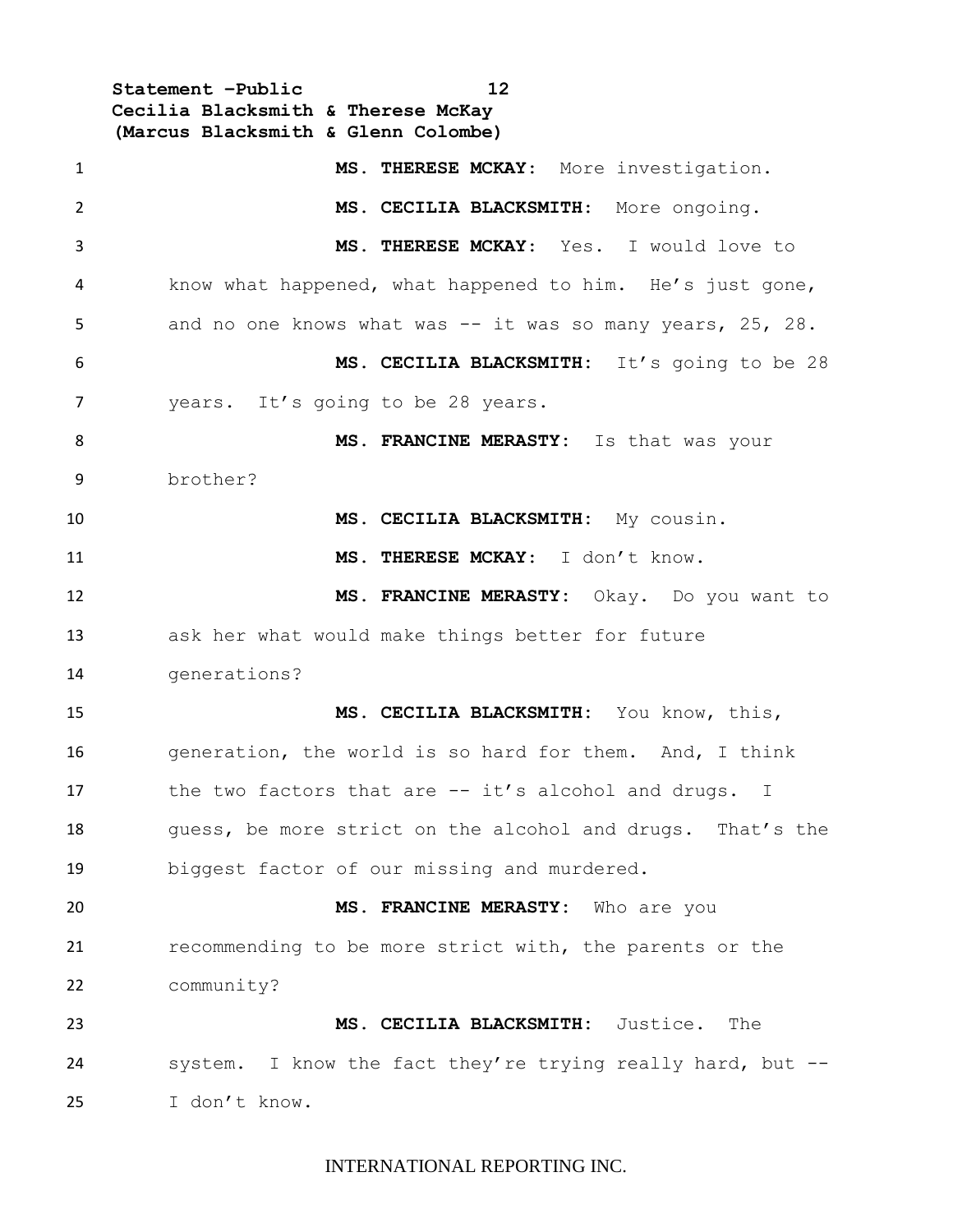**Statement –Public 13 Cecilia Blacksmith & Therese McKay (Marcus Blacksmith & Glenn Colombe)**

| $\mathbf{1}$ | MS. THERESE MCKAY: There is lots of                        |
|--------------|------------------------------------------------------------|
| 2            | drinking and lots of drugs; eh?                            |
| 3            | MS. CECILIA BLACKSMITH: Yes.                               |
| 4            | MS. THERESE MCKAY: Lots, every day.                        |
| 5            | MS. CECILIA BLACKSMITH: And, I know that's                 |
| 6            | -- I'm assuming that's one of the factors on the missing   |
| 7            | and murdered. And, mental health, I want to see mental     |
| 8            | health workers in communities. Because, you know, what I   |
| 9            | experienced is after my experience I needed help, and I    |
| 10           | didn't have anybody to turn to, like a mental health       |
| 11           | counsellor. We need those kind of stuff in our             |
| 12           | communities.                                               |
| 13           | MS. FRANCINE MERASTY: [IN CREE: is that                    |
| 14           | all?                                                       |
| 15           | MS. THERESE MCKAY: [IN CREE: yes that is                   |
| 16           | all.]                                                      |
| 17           | MS. FRANCINE MERASTY: All right. Well,                     |
| 18           | it's 3:20 p.m.                                             |
| 19           | MS. THERESE MCKAY: It's very good that you,                |
| 20           | you know, let us talk about this.                          |
| 21           | MS. FRANCINE MERASTY: Okay.                                |
| 22           | MS. CECILIA BLACKSMITH: Don't stop. Don't                  |
| 23           | stop what you guys are doing, fighting the system. We need |
| 24           | the system to, you know, stand by us. And -- yeah. Thank   |
| 25           | you.                                                       |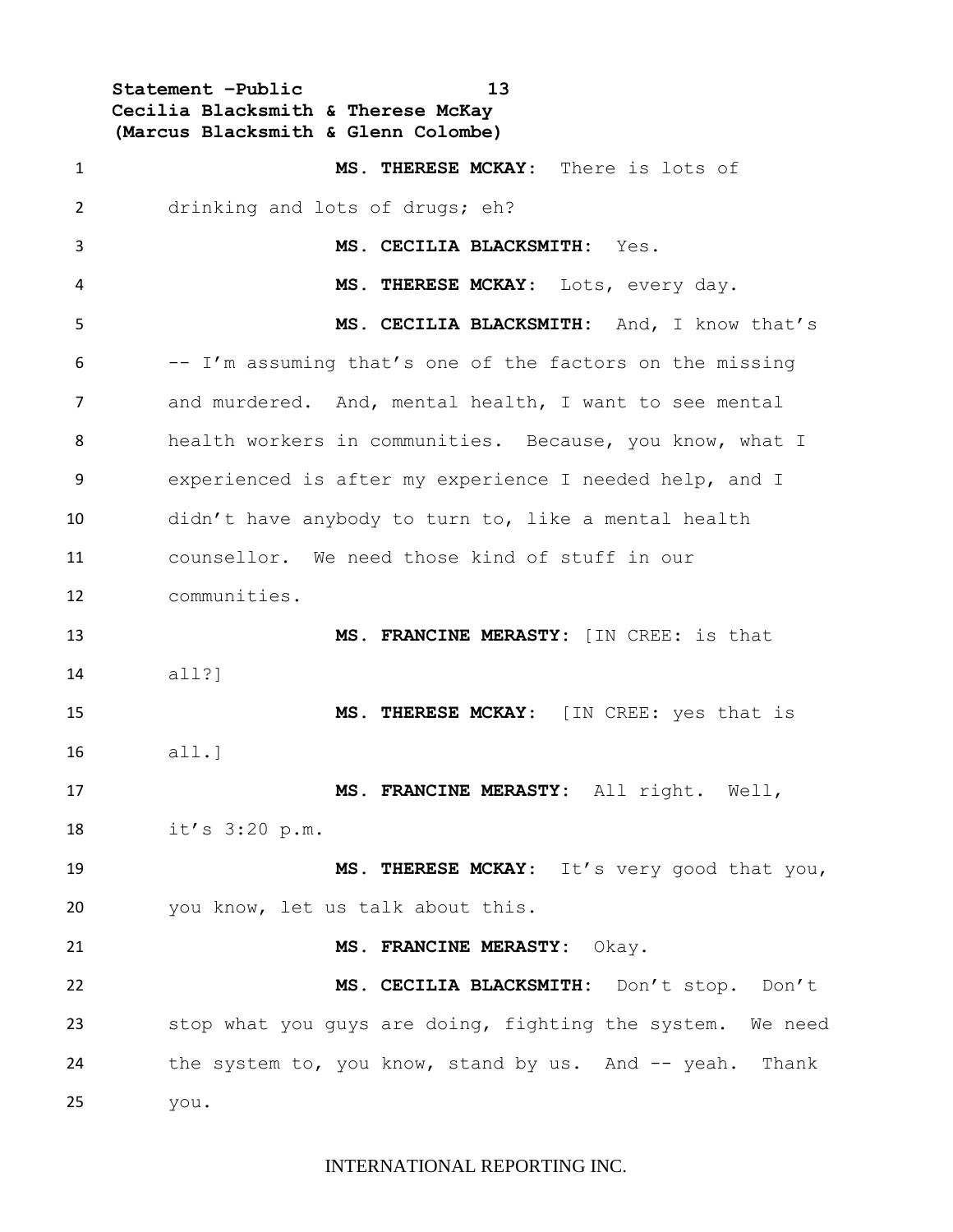**Statement –Public 14 Cecilia Blacksmith & Therese McKay (Marcus Blacksmith & Glenn Colombe) MS. FRANCINE MERASTY:** So, it's 3:20 p.m. November 18 in Norway House. And, we're done. **MS. CECILIA BLACKSMITH:** November 8. **MS. FRANCINE MERASTY:** November 8; sorry. --- Upon adjourning